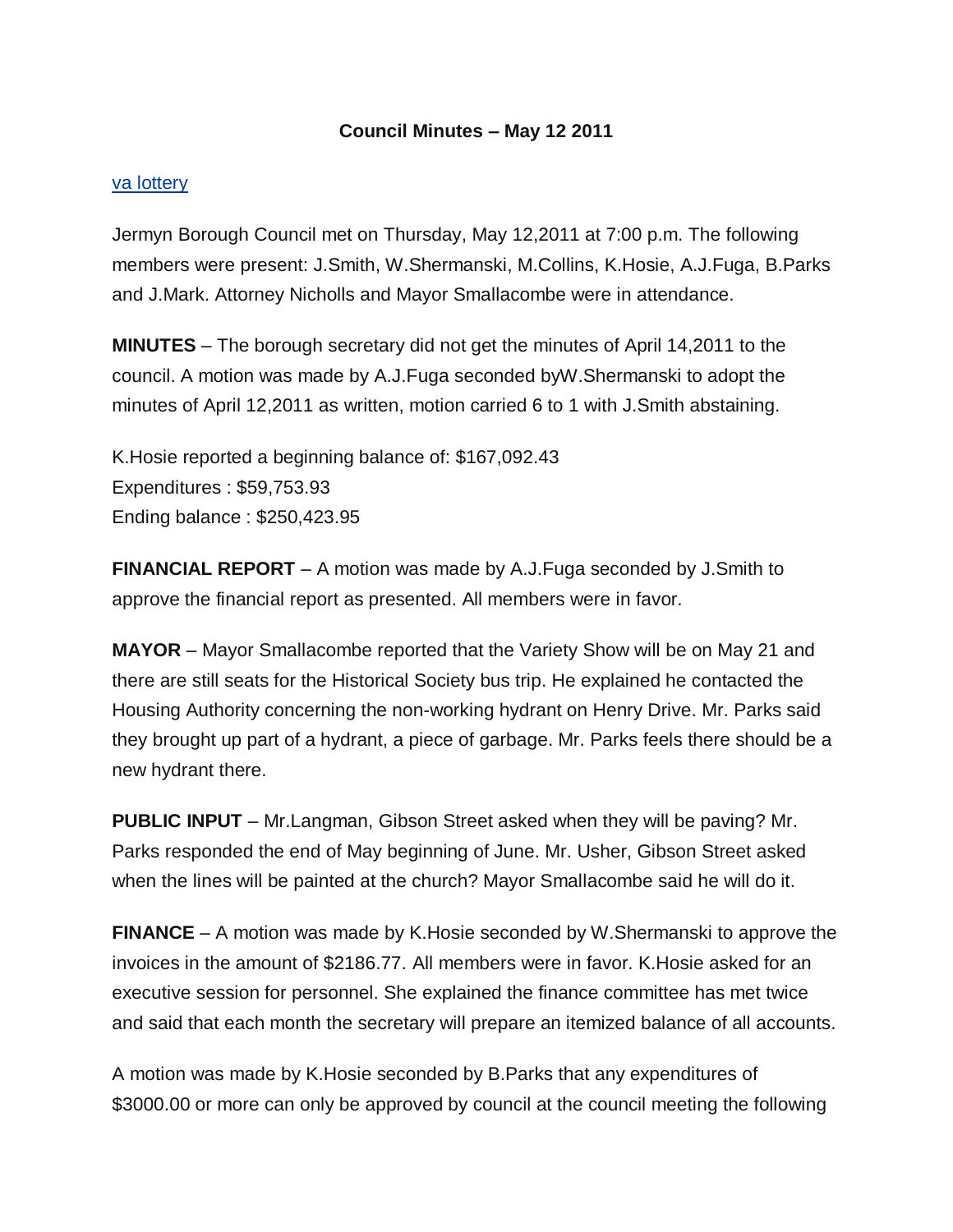month and any matter of public safety can only be approved at the same council meeting by majority. All members were in favor.

**PUBLIC WORKS** – Mr. Parks reported that the water company installed a shut off at Larrys Market, Washington Avenue and did not restore the area, damaged driveway ,sidewalk and greenway. The secretary will write a letter. Mr. Parks said he has been contacted by PPL concerning the electrical problem at the borough garage. PPL would like to know what the borough will be doing? Council instructed Mr. Parks to get three quotes. Also there is a monkey bar in the recreation field that is dangerous for the children. Mr Parks was told to have the dpw remove it. He also said there is an issue with the slide also, a child got cut. Mr. Collins said he will have a look at it.

A motion was made by B.Parks seconded by K.Hosie to have the monkey bar torn down and assess the slide and if necessary, take it down. All members were in favor.

**PUBLIC SAFETY** – A.J.Fuga reported that he received a call about a very large tree that had fallen in the creek. He said as a matter of public safety he had J&B tree cutters cut it up and get it out of the creek. The secretary said she called the Dept. of Agriculture to see if there were any more grants to have trees removed from the creek and was told there wasn't any funds.

## **NEW BUSINESS**

K.Hosie asked if the events committee can use the side of the building for flower pots again this year. A motion was made by A.J.Fuga seconded by J.Smith to allow the events committee to use the side of the borough building for flower pots. All members were in favor.

A motion was made by K.Hosie seconded by J.Smith to approve the letter for the LHVA that the local authority will agree to be responsible for the roads not designated on the state highway system. All members were in favor.

A motion was made by M.Collins seconded by K.Hosie to create a position of liaison with borough employees. All members were in favor.